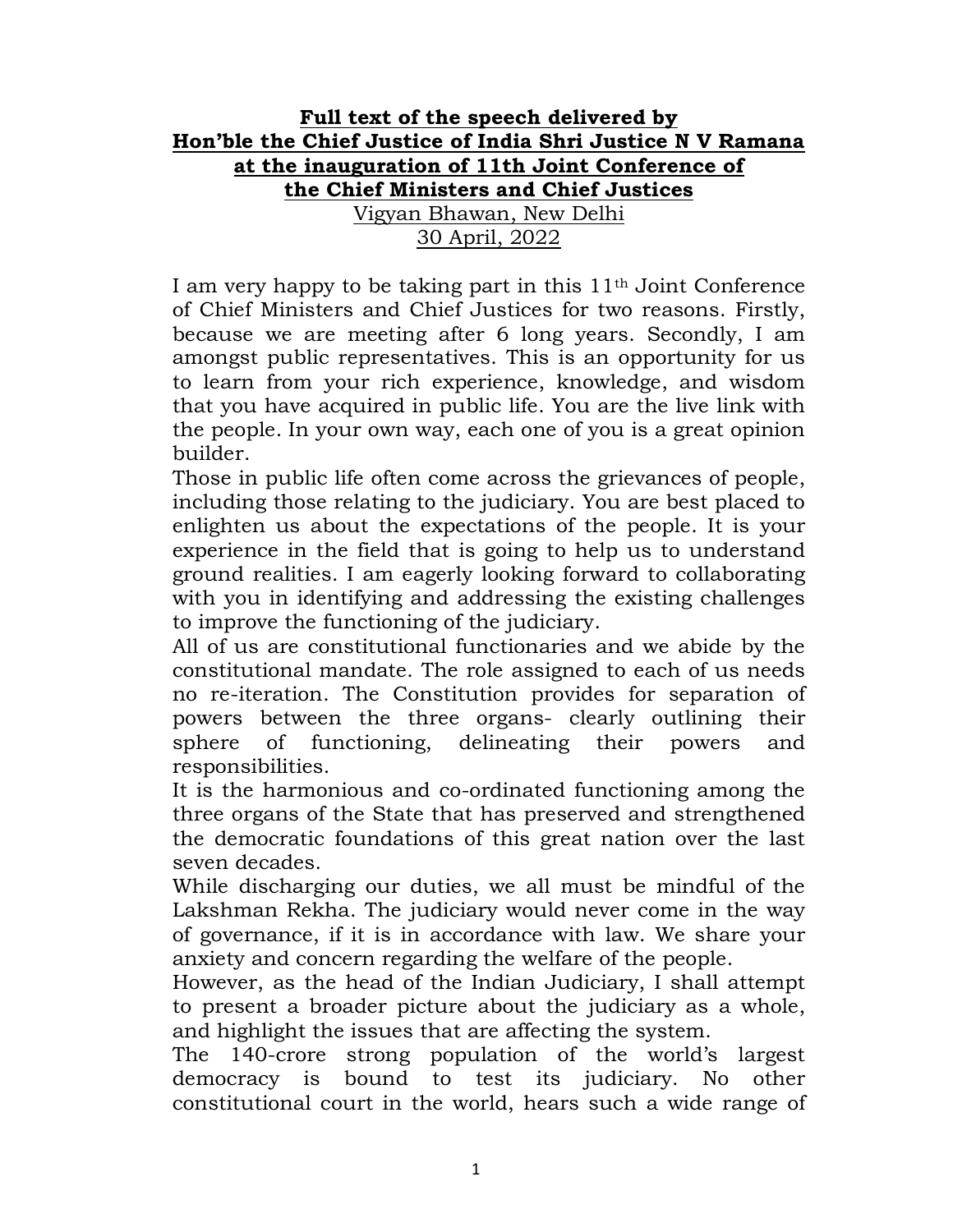issues in such large numbers. This situation was foreseen by the first Chief Justice of India, Justice Harilal Kania, who had once said, and I quote:

> "This court will be called upon to discharge its duties as perhaps no other Court has so far been called upon to do so."

I would like to begin with identifying a few contributing factors for docket explosion in the Indian scenario.

If a Tehsildar acts upon a grievance of a farmer regarding land survey, or a ration card, the farmer would not think of approaching the court. If a municipal authority or a gram panchayat discharges its duties properly, the citizens need not look to courts.

If revenue authorities acquire land through due process of law, the courts would not be burdened by land disputes. Apparently, these cases account for 66% of the pendency.

It is beyond my understanding as to why intra and inter departmental disputes of the Government or fights between PSUs and the government end up in courts.

If service laws are applied fairly in matters of seniority, pension and so on, no employee will be compelled to go to courts. It is a well acknowledged fact that the governments are the biggest litigants accounting for nearly 50% of the cases.

If police investigations are fair, if illegal arrests and custodial torture come to an end, then no victim will have to approach the courts.

Abiding by law and the constitution, is the key to good governance. However, this is often ignored, and opinions of legal departments are not sought in the rush to implement executive decisions.

Lack of special prosecutors and standing counsels is one of the major issues that needs to be addressed.

The decisions of courts are not implemented by Governments for years together. The resultant contempt petitions are a new category of burden on the Courts, which is a direct result of the defiance by the Governments. Deliberate inactions by the Governments, despite judicial pronouncements, are not good for the health of democracy.

The judiciary is also confronted with the issue of the executive willingly transferring the burden of decision making to it. Although policy making is not our domain, but, if a citizen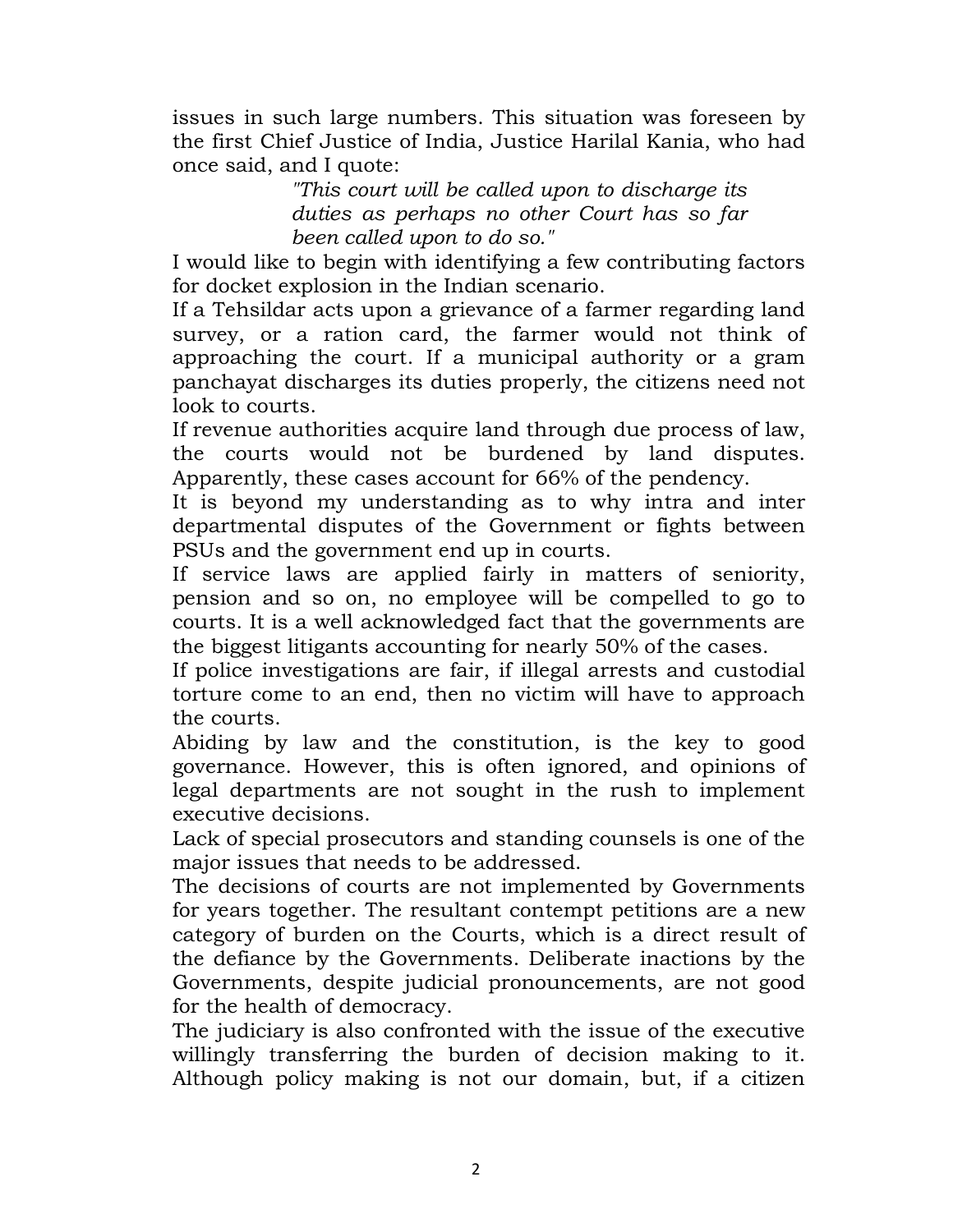comes to the court with a prayer to address his grievance, the courts cannot say no.

At times, ambiguities in legislations also add to existing legal issues. If the legislature passes a law, with clarity of thought, foresight and with people's welfare in mind, the scope for litigation gets minimized.

The legislature is expected to solicit the views of the public and debate the bills, clause by clause, threadbare, before enacting a law. When I expressed concern about the passing of laws without much legislative scrutiny on the 15<sup>th</sup> of August last year, I was misunderstood by some quarters. Let there be no doubt. I have the highest regard for the legislature and the elected representatives. I value the role played by each of them in our democracy, right from a ward member to a Member of Parliament. I was merely pointing towards certain deficiencies. Interestingly, my sentiments on law making in India were shared by none other than the Hon'ble Speaker of Lok Sabha, Shri Om Birla, who reportedly said a few weeks ago and I quote:

> "Laws should be made after thorough debates and discussions, incorporating the needs of the aspirational sections of the society"

Based on these examples, one can safely summarize that, often, litigation is triggered because of two major reasons. One is, non-performance by the various wings of the executive. Second is, the Legislature not realizing its full potential.

I am sure you will agree with me, that these are avoidable burdens on the judicial system. On various occasions, I have elaborated on the complexities involved in this issue.

I am aware that, there are certain concerns with the judicial system also, with regard to timely delivery of justice and pendency. Pendency is often blamed on the judiciary. Due to paucity of time, I cannot explain the same in detail. But a keen look at the websites of the courts will give you an idea about the huge workload on judges. The number of cases filed and disposed on each day is unimaginable.

The rising number of frivolous litigations is an area of concern. For example, the well-meaning concept of public interest litigation is at times turning into personal interest litigation. No doubt, PIL has served a lot of public interest. However, it is sometimes being misused to stall projects or pressurize public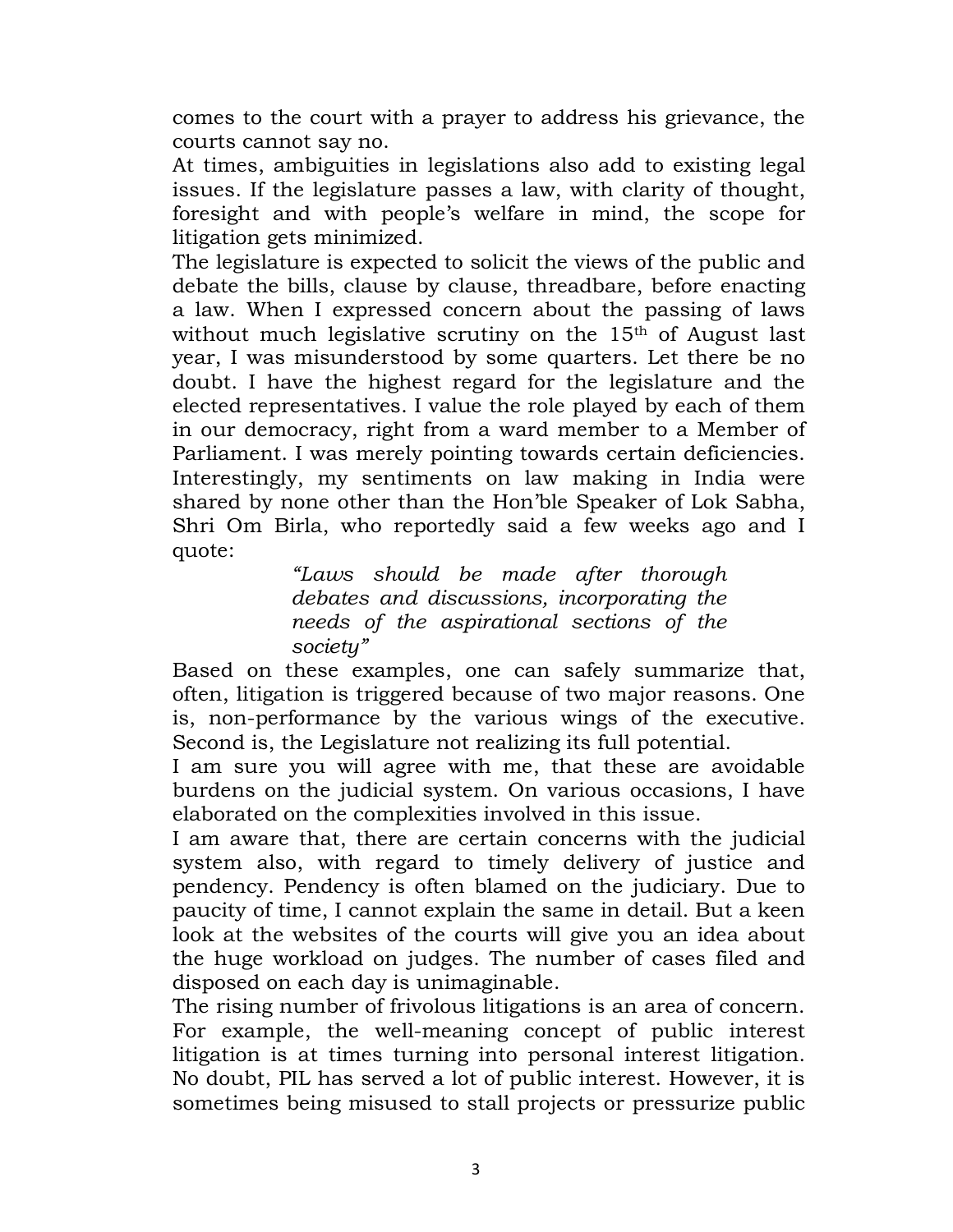authorities. These days, PIL has become a tool for those who want to settle political scores or corporate rivalry. Realizing the potential for misuse, Courts are now highly cautious in entertaining the same.

This conference is an occasion for us to introspect and contemplate solutions.

I have been a strong proponent of "Indianization of the Justice Delivery System". By Indianisation, I mean increasing accessibility by moulding the system to suit the needs and sensibilities of the Indian population.

It is a multidimensional concept. It calls for inclusivity, providing access to justice, removal of language barriers, reforms in practice and procedure, development of infrastructure, filling up of vacancies, augmenting the strength of the judiciary and so on.

I am of the firm belief that judicial infrastructure, both in terms of personnel and physical infrastructure, needs urgent attention. With the expanding economy and growth in population, the caseload is rising alarmingly.

There is a severe gap between the existing infrastructure and the projected justice needs of the people.

The environment of some District Courts is such, even lady advocates feel apprehensive about entering court rooms, let alone female clients. Courts, being temples of justice, should be welcoming and carry the requisite dignity and aura.

To standardize and improve judicial infrastructure, I have been focusing on the creation of special purpose vehicles, namely, the National Judicial Infrastructure Authority and the State Judicial Infrastructure Authorities in the lines of NALSA and SLSAs. Let me make it very clear. This is not about funds. I must acknowledge that the Union Government has been making reasonable budgetary allocation through its Centrally Sponsored Scheme for this purpose. The data since the inception of the scheme in 1993-94 suggests that allocated funds remain underutilised due to procedural difficulties. The time has come to move on from the present ad-hoc committees to a more streamlined, accountable and organised structure.

I want to dispel apprehensions emerging from certain sections on this proposal. The proposed authorities are not aimed at usurping the powers of any government. The proposed authorities will have representation from all the stakeholders.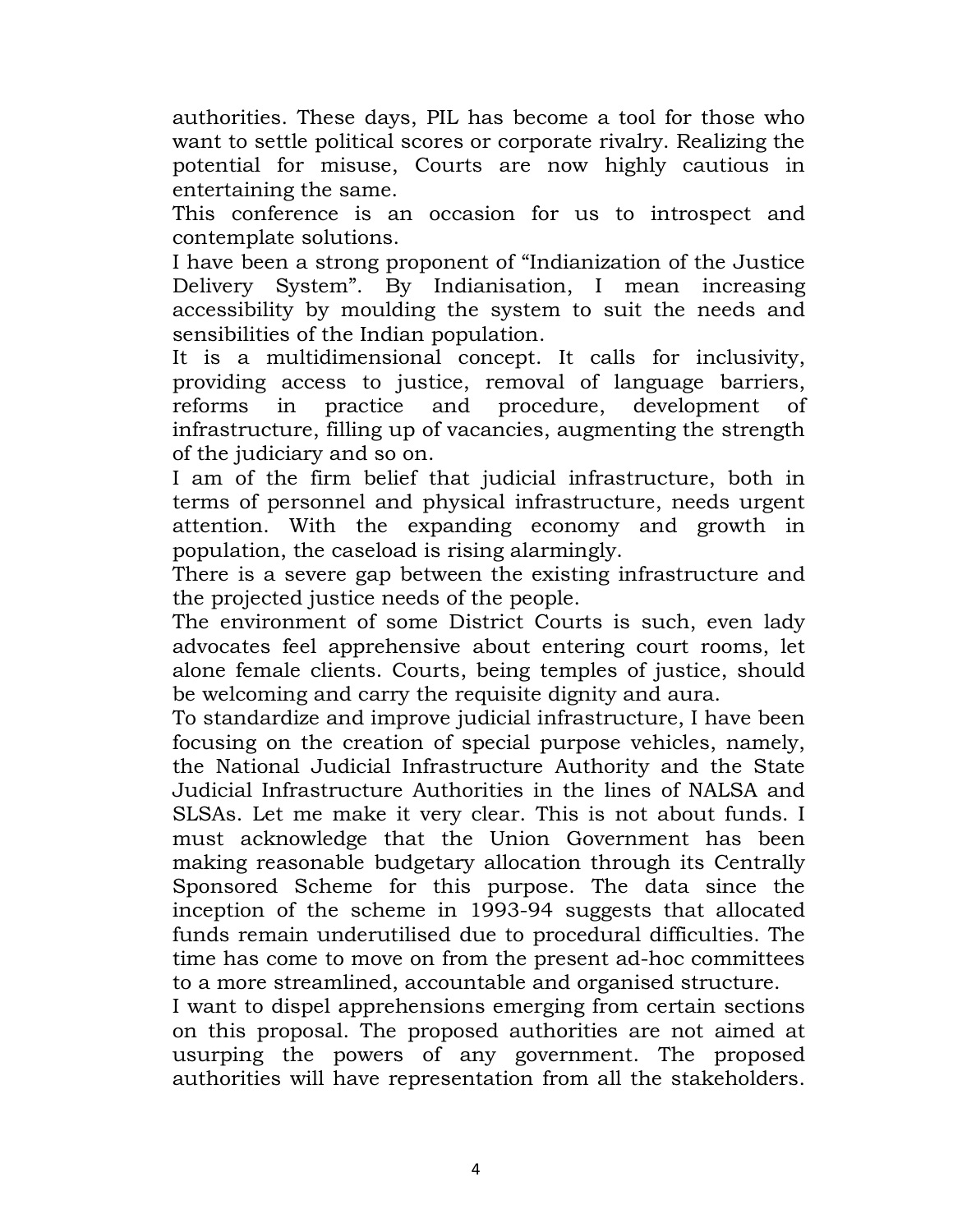It must however be acknowledged that it is the judiciary which understands best its own needs and requirements.

 Hence, the present proposal aims to bring infrastructure development under the supervision of Special Purpose Vehicles to be headed by respective Chief Justices, and involve the representatives of the Central and State Governments.

Another important factor in promoting access to justice is filling up of judicial vacancies and increasing the sanctioned strength of judges. Yesterday, at the Supreme Court Bar Association event, the learned Attorney General, Shri K. K. Venugopal, also highlighted the issue of vacancies and pendency. Expressing concern about the large number of vacancies at different levels in the judiciary, he said:

"How do you expect that we would be able to even make a dent in the pendency of cases."

As on today, out of 1104 sanctioned posts of High Court Judges, there are 388 vacancies. From day one, it has been my endeavour to fill judicial vacancies. We have made 180 recommendations, for appointments in various High Courts during the last year. Out of this, 126 appointments have been made. I thank the Government of India for clearing the names. However, 50 proposals are still awaiting approval by the Government of India. The High Courts have sent around 100 names to the Government of India. They are yet to reach us. The data reveals the earnest efforts being made by the judiciary to fill the vacancies.

I would like to urge the Hon'ble Chief Ministers to extend wholehearted co-operation to the Chief Justices, in their endeavor to strengthen the district judiciary. When we last met in 2016, the sanctioned strength of judicial officers in the country was 20,811. Now, it is 24,112, which is an increase of 16% in 6 years. On the other hand, in the corresponding period, pendency in district courts has gone up from 2 crore 65 lakhs to 4 crore 11 lakhs, which is an increase of 54.64%. This data shows how inadequate the increase in the sanctioned strength is.

Unless the foundation is strong, the structure cannot be sustained. Please be generous in creating more posts and filling the same, so that our judge-to-population ratio is comparable to advanced democracies. As per sanctioned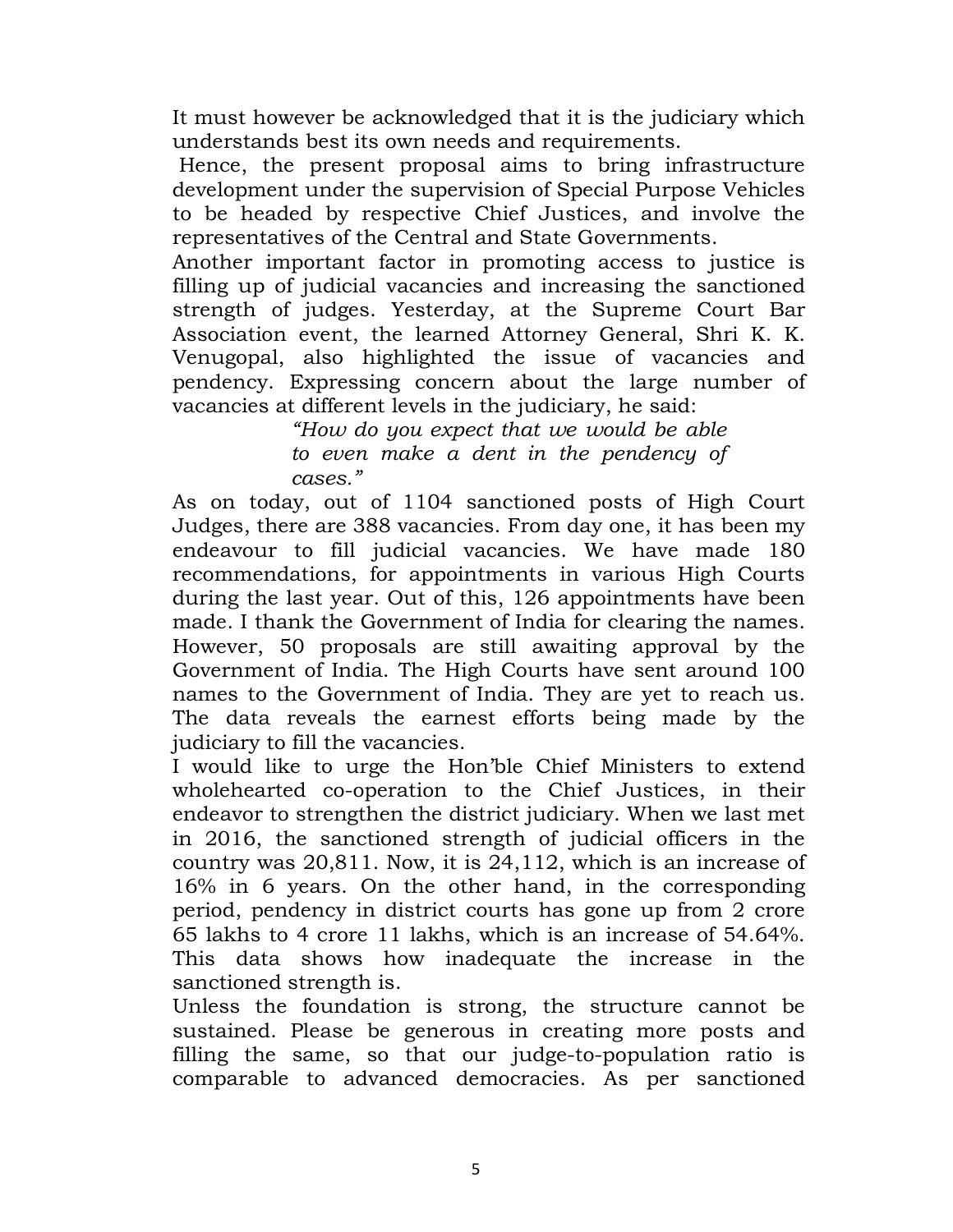strength, we have just around 20 judges per 10 lakh population, which is alarming low.

Another important aspect of Indianization is inclusivity. The judiciary, as well as every other institution of our democracy, must mirror the social and geographical diversity of the country.

I am receiving many representations for introducing local languages in proceedings before the High Courts. I think the time has come now, to revisit the demand and take it to logical conclusion. The practice of law before Constitutional Courts should be based on one's intelligence and understanding of law, and not mere proficiency in language.

The concept of 'Access to Justice' in India is much broader than simply providing lawyers for representation before Courts. I am proud to state that, India has one of the best free legal aid services in the entire world. Under the able leadership of Brother Justice Lalit, Legal Services Authorities are doing a tremendous job. I thank the Government of India for providing active support in this area.

Brother Justice Khanwilkar is contributing immensely, by strengthening the Supreme Court Legal Services by deploying modern technologies.

Brother Justice Chandrachud is adding huge value through the e-courts project. His efforts will ultimately lead to the much needed modernisation of the Indian judiciary.

Brother Justice L. Nageswara Rao, is heading a committee on artificial intelligence, whose work I believe is going to revolutionise the way the judiciary functions. I thank each one of them.

Hon'ble Chief Ministers and Chief Justices, all that I can say is that it is the active collaboration, based on our collective wisdom, that can take us forward.

Please remember, it is only the judicial process that is adversarial. Not the judges or their judgments. We are merely discharging our constitutionally assigned role. Judgments are meant for delivering justice and should be seen as such. Let us work together for fulfilling the Constitutional mandate.

As Aristotle once said and I quote:

"Law should govern, and those in power should be servants of the law"

I am sure the thoughts and concerns that you are going to share in this conference today, will be placed before the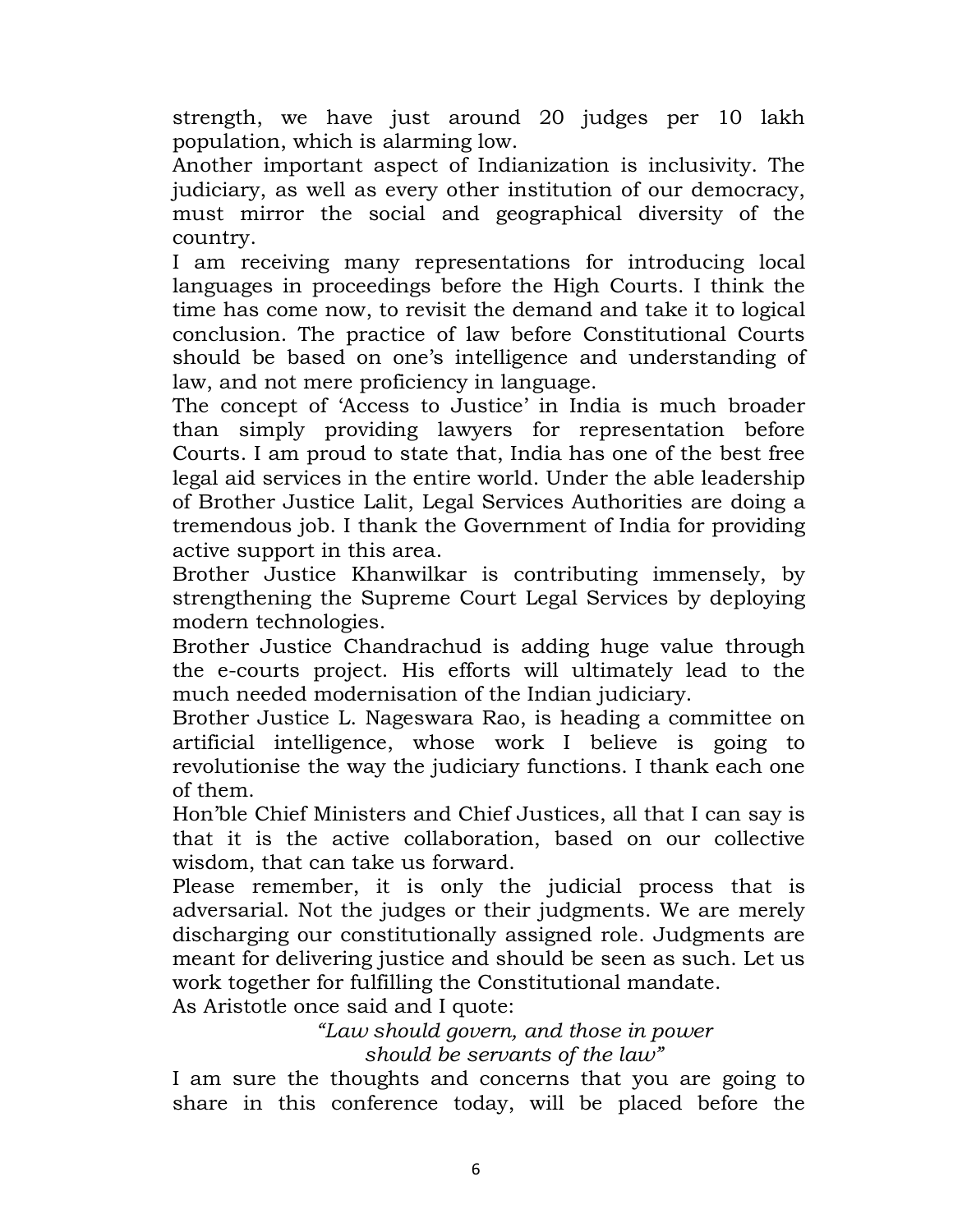Government. I am confident that the points which are actionable at the level of the Government of India, will receive deserving attention.

The Hon'ble President of India, Shri Ram Nath Kovind Ji has always been a pillar of support for us. Being an accomplished lawyer himself, he has a practical understanding of the Indian legal system and has always been extremely supportive of all our endeavours. It was at his behest that the project for translating Supreme Court judgments to Indian languages was initiated. He graciously took out time to interact with all of us over dinner last night. We are grateful for the same.

I am very happy that the Hon'ble Prime Minister has taken out time from his busy schedule to share his thoughts on this occasion. He had readily agreed to lend his support to the legal awareness mission, in the interest of increasing accessibility. I thank him for his continued support to the judiciary.

My dear friend Mr. Rijiju, deserves special thanks for promptly responding to my suggestion to bring together the Chief Ministers and the Chief Justices for this event.

I am very happy to work with such a young and energetic Law Minister who is keen on improving the legal system in India.

I would like to thank my Brother and Sister Judges of the Supreme Court, who have given their full support to this event. I would like to specifically thank Brother Justice Lalit and Brother Justice Khanwilkar, who spared no efforts to make this event a grand success.

My best wishes to all the Chief Ministers, Lieutenant Governors and the Chief Justices who have gathered here. I thank them for travelling to the national capital despite the short notice and their busy schedules. Your continued support is highly appreciated.

I would also like to thank the Secretary General, the Registrars, officers and staff of the Supreme Court as well as the Secretary, Ministry of Law and Justice and other officers and staff of the Ministry who worked night and day to ensure the success of this event.

I am sure all your efforts will bear fruit, and I wish the conference a great success.

I will be failing in my duty, if I do not recall the invaluable services rendered by all, in the most trying times of the pandemic, to keep the flag of the judiciary flying high. I offer